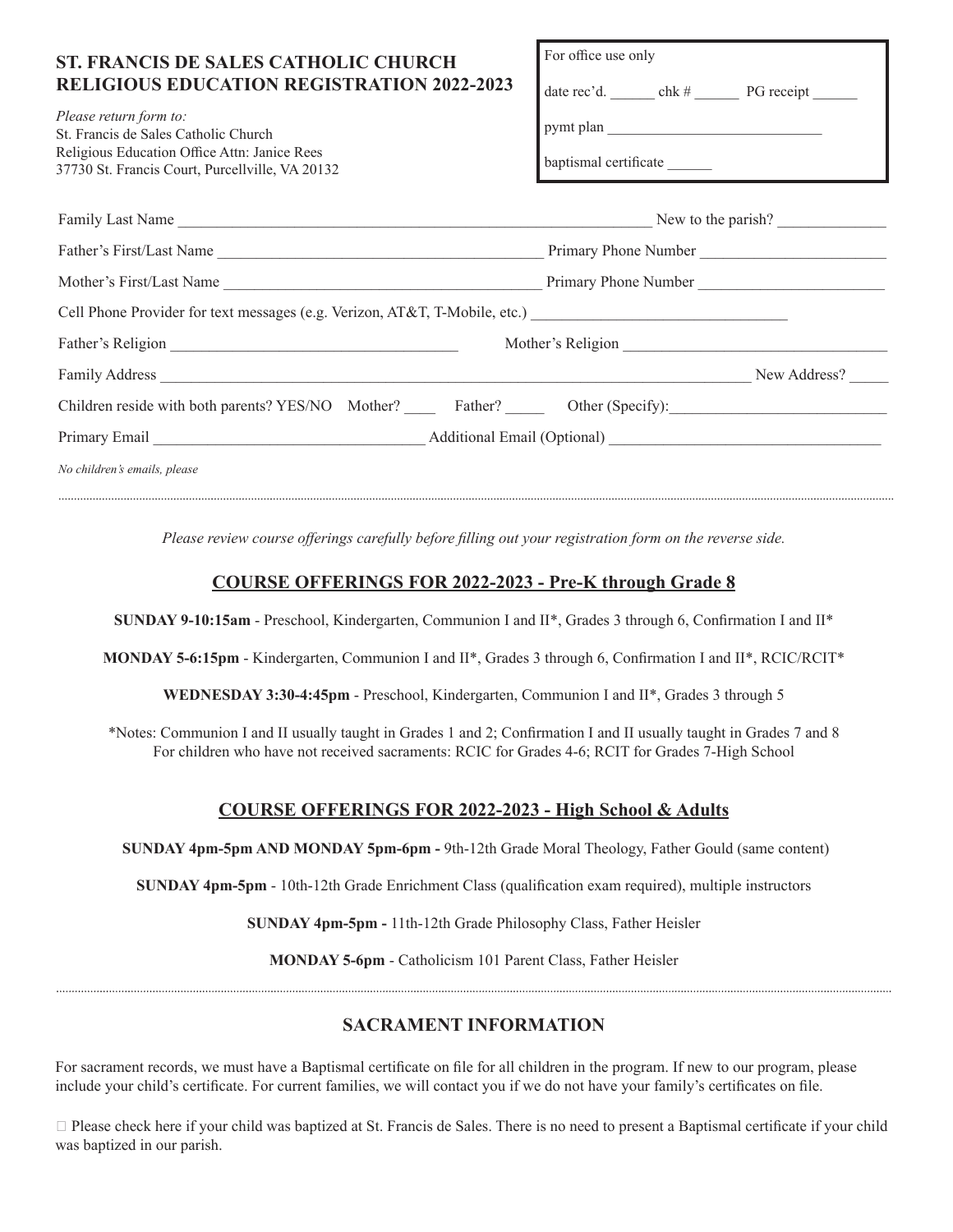#### **REGISTRATION FEES by August 14: One Child - \$100 and \$25 for each additional child**

*\$50 late fee begins August 15*

#### Payment Options:

Those catechists and instructional aides who volunteer weekly receive free tuition for their children.

 $\Box$  Please check here if you would like to serve as a weekly volunteer in our program.

 $\Box$  I would like to receive a tuition scholarship for \$

I would like to donate \$ \_\_\_\_\_\_\_\_\_\_\_\_\_\_\_\_\_\_to the Religious Education scholarship fund.

 $\Box$  Cash or Check (payable to St. Francis de Sales)

Parish Giving www.saintfrancisparish.org, click on 'Parish Giving'

*Receipt must be attached to this registration form. Payment may be posted the following month.*

| Circle sacraments already received: BAPTISM HOLY COMMUNION CONFIRMATION                    |  |
|--------------------------------------------------------------------------------------------|--|
| PREFERRED DAY (Circle one: Sun, Mon, Wed) RELIGIOUS EDUCATION GRADE LEVEL/CLASS            |  |
| Student accommodations*                                                                    |  |
|                                                                                            |  |
|                                                                                            |  |
|                                                                                            |  |
| Circle sacraments already received: BAPTISM HOLY COMMUNION CONFIRMATION                    |  |
| PREFERRED DAY (Circle one: Sun, Mon, Wed) RELIGIOUS EDUCATION GRADE LEVEL/CLASS            |  |
| Student accommodations*                                                                    |  |
|                                                                                            |  |
|                                                                                            |  |
|                                                                                            |  |
| Where did student attend religious education classes in 2021-2022?<br><u>Conserversion</u> |  |
| Circle sacraments already received: BAPTISM HOLY COMMUNION CONFIRMATION                    |  |
| PREFERRED DAY (Circle one: Sun, Mon, Wed) RELIGIOUS EDUCATION GRADE LEVEL/CLASS            |  |
|                                                                                            |  |

Please list additional children on last page

\*Please note any allergies or other pertinent information, including special educational accommodations (IEP, 504, etc.), which will help us to provide a positive learning environment for your child. This information will be kept confidential. *By leaving this blank, you are stating that your child has no need for special accommodations.*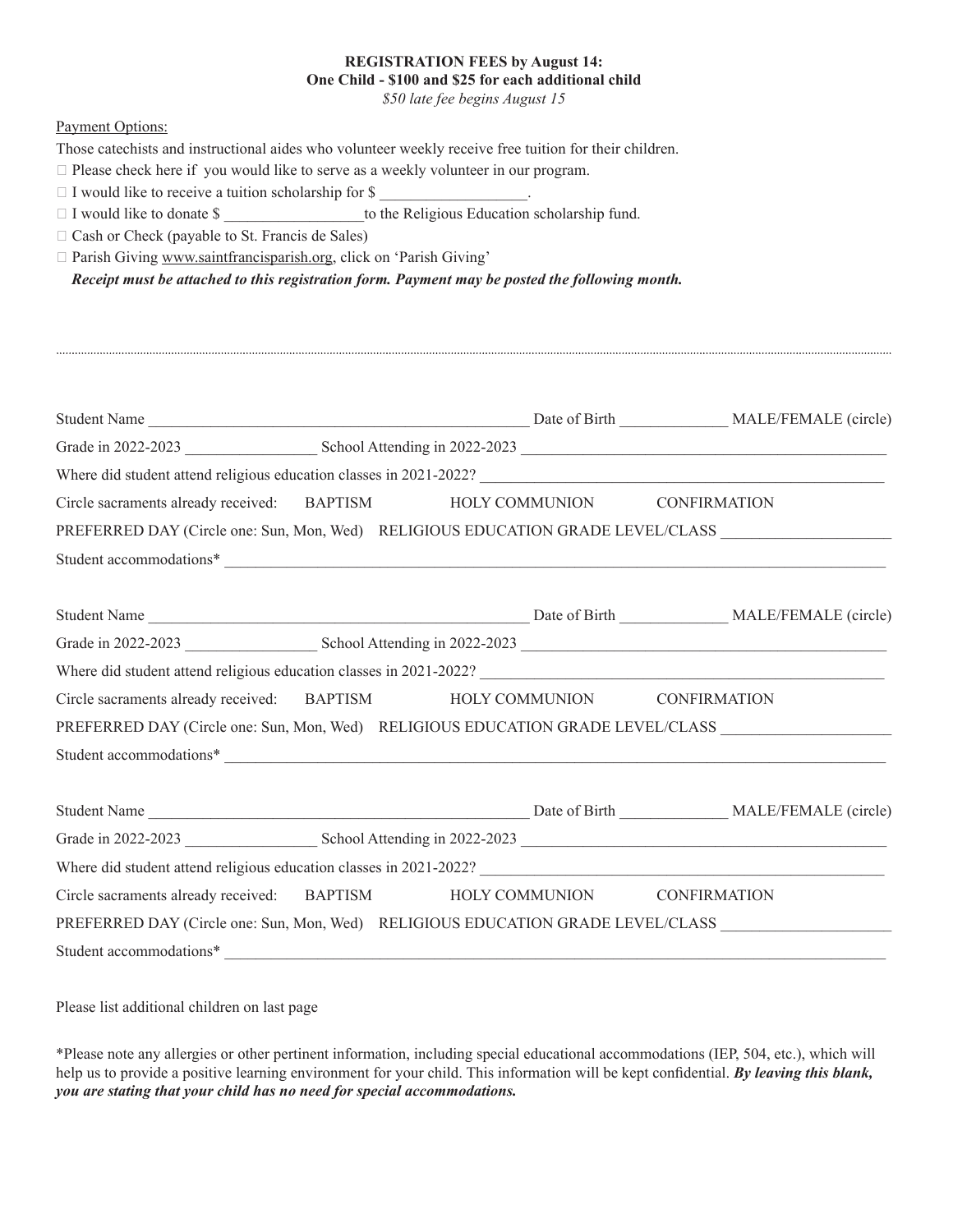## **PHOTO/MEDIA DECLARATION**

 By checking this box, I hereby authorize the Diocese of Arlington and St. Francis de Sales Catholic Church to use photographs or videos of my children (with or without their name) for educational and/or any other lawful purposes, including such purposes as news, publicity, illustrations, bulletin and web content.

# **PICK-UP AUTHORIZATION**

I grant permission for my child to be picked up/transported to/from St. Francis de Sales Parish Education Center by the person/persons listed below, including my own teen children.

 $\_$  ,  $\_$  ,  $\_$  ,  $\_$  ,  $\_$  ,  $\_$  ,  $\_$  ,  $\_$  ,  $\_$  ,  $\_$  ,  $\_$  ,  $\_$  ,  $\_$  ,  $\_$  ,  $\_$  ,  $\_$  ,  $\_$  ,  $\_$  ,  $\_$  ,  $\_$  $\_$  ,  $\_$  ,  $\_$  ,  $\_$  ,  $\_$  ,  $\_$  ,  $\_$  ,  $\_$  ,  $\_$  ,  $\_$  ,  $\_$  ,  $\_$  ,  $\_$  ,  $\_$  ,  $\_$  ,  $\_$  ,  $\_$  ,  $\_$  ,  $\_$  ,  $\_$  $\_$  ,  $\_$  ,  $\_$  ,  $\_$  ,  $\_$  ,  $\_$  ,  $\_$  ,  $\_$  ,  $\_$  ,  $\_$  ,  $\_$  ,  $\_$  ,  $\_$  ,  $\_$  ,  $\_$  ,  $\_$  ,  $\_$  ,  $\_$  ,  $\_$  ,  $\_$ 

Full Legal Name: Phone Number:

Persons who are NOT legally authorized to pick up my children:

Please note: Any person other than those listed above will not be permitted to pick up your child from religious education classes and events without prior written permission.

# **STUDENT/PARENT EXPECTATIONS**

 By checking this box, I acknowledge that I am aware of my role and responsibility as the primary catechist of my child(ren). I affirm that my child(ren) will meet the following expectations for the 2022-2023 school year for Religious Education classes.

- My child will come to class on time with all materials and stay for the entire class session; students will not be admitted to class more than 15 minutes past the start time. Please do not ask for your children to be dismissed from class more than 15 minutes early.
- My child will complete any assigned homework in a timely manner; if absent, my child will complete makeup work assigned by the catechist with parental assistance when necessary.
- My child will show consideration for volunteers, staff and fellow classmates by participating with respect, reverence and an openness to learn the teachings of the Catholic Faith.

## **EMERGENCY RELEASE INFORMATION**

 $\Box$  By checking this box, I acknowledge that I understand that in the unlikely event of an emergency or concern about my child, a parent will be contacted as soon as possible. I authorize the religious education staff or volunteers to administer first aid to my child and/or to call an ambulance, if necessary.

\_\_\_\_\_\_\_\_\_\_\_\_\_\_\_\_\_\_\_\_\_\_\_\_\_\_\_\_\_\_\_\_\_\_\_\_\_\_\_\_\_\_\_\_\_\_\_\_\_\_\_\_\_\_\_\_\_\_\_\_\_\_\_\_\_\_\_\_\_\_\_\_\_\_\_\_\_\_\_\_\_\_\_\_\_\_\_\_\_\_\_\_\_\_\_\_\_\_\_\_\_\_\_\_ \_\_\_\_\_\_\_\_\_\_\_\_\_\_\_\_\_\_\_\_\_\_\_\_\_\_\_\_\_\_\_\_\_\_\_\_\_\_\_\_\_\_\_\_\_\_\_\_\_\_\_\_\_\_\_\_\_\_\_\_\_\_\_\_\_\_\_\_\_\_\_\_\_\_\_\_\_\_\_\_\_\_\_\_\_\_\_\_\_\_\_\_\_\_\_\_\_\_\_\_\_\_\_\_

Please list any serious medical concerns or allergies for each child:

Parent Cell Phone during Religious Education Classes:

Alternate Cell Phone during RE Classes: